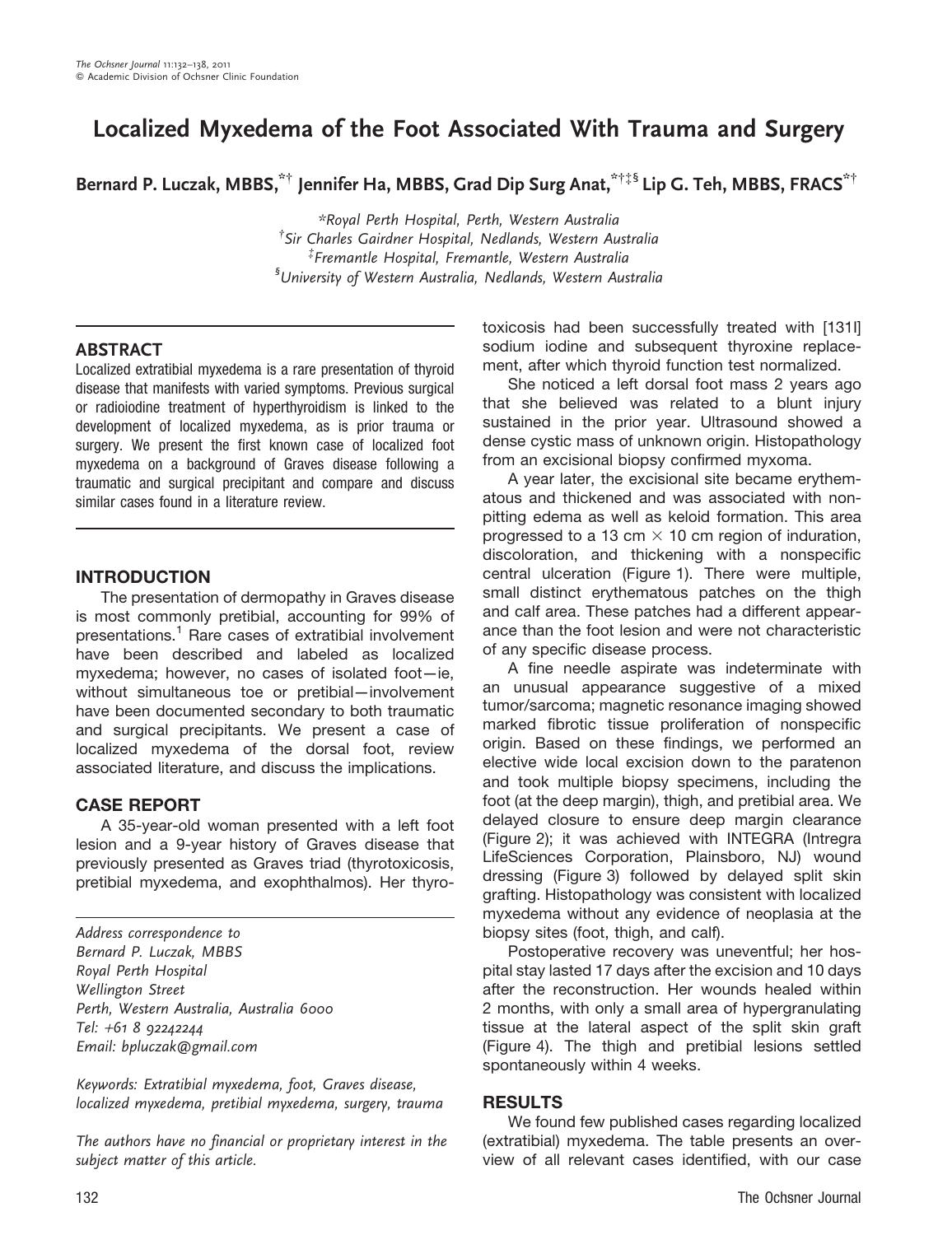

Figure 1. Localized myxedema of the foot with central nonspecific ulceration.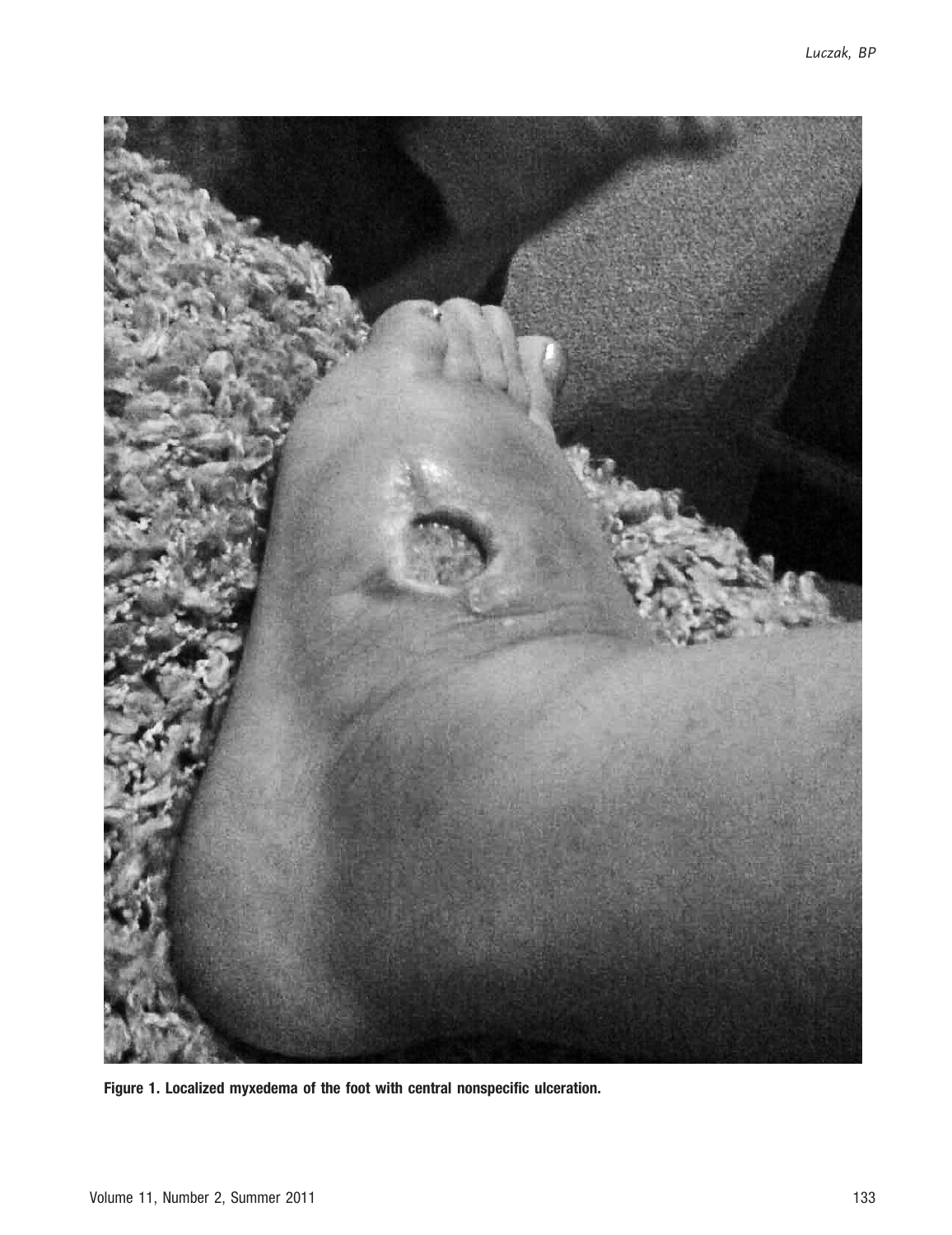

Figure 2. Postexcision foot.

listed last. $2-14$  We have 16 cases; the age range was 25 to 74 years (mean 50.56 years), involving 8 females and 8 males. Multiple sites were involved.<sup>3</sup> We excluded 2 studies from this review because they were not in English.<sup>13,14</sup>

In these 16 instances of isolated myxedema, 12 presented initially with hyperparathyroidism, 2 had hypothyroidism, 1 was euthyroid, and the thyroid status of 1 was unknown. Within the hyperthyroid subgroup, 7 of 12 cases and 3 of 12 cases had been previously treated with radioiodine and surgery, respectively. Of the 2 remaining cases, 1 was treated medically with propylthiouracil and the other with methimazole. The time delay from treatment of hyperthyroidism to presentation with localized myxedema varied from 1 month to 16 years (mean 5.13 years).

A traumatic precipitant was noted in 2 cases and a surgical precipitant in 6 cases. Three further cases merit consideration as possibly caused by a traumatic precipitant: Case 1 involved a shoemaker who developed myxedema on the dorsum of his hand from workrelated trauma, Case 2 involved bilateral toe myxedema secondary to repetitive small shoe trauma, and Case 3 involved nasal dorsum myxedema because of external stimuli/trauma. Therefore, 8 to 11 of 14 cases are associated with precipitating factors. The time delay to presentation with localized myxedema varied from 1 month to 7 years (mean 2.3 years).

Clinical findings accompanying localized myxedema were varied: Exophthalmos was found in 11 cases, pretibial myxedema in 9 cases, exophthalmos and pretibial myxedema in 8 cases, and Graves triad in 7 cases. More isolated presentations also occurred. In 2 cases, localized myxedema was the presenting sign of Graves disease. In another case, localized myxedema occurred alone on a background of hypothyroidism, and localized myxedema occurred alone on a background of hyperthyroidism in 1 case. Regardless of presentation, biopsy diagnosis was needed for definitive confirmation in 12 of 15 cases (the biopsy status was unknown in 1).<sup>7</sup>

## **DISCUSSION**

Localized myxedema presents in all thyroid states and is commonly considered a manifestation of general autoimmune thyroid disease rather than of a specific thyroid state.<sup>15</sup> Although its occurrence is most commonly associated with hyperthyroidism, its presentation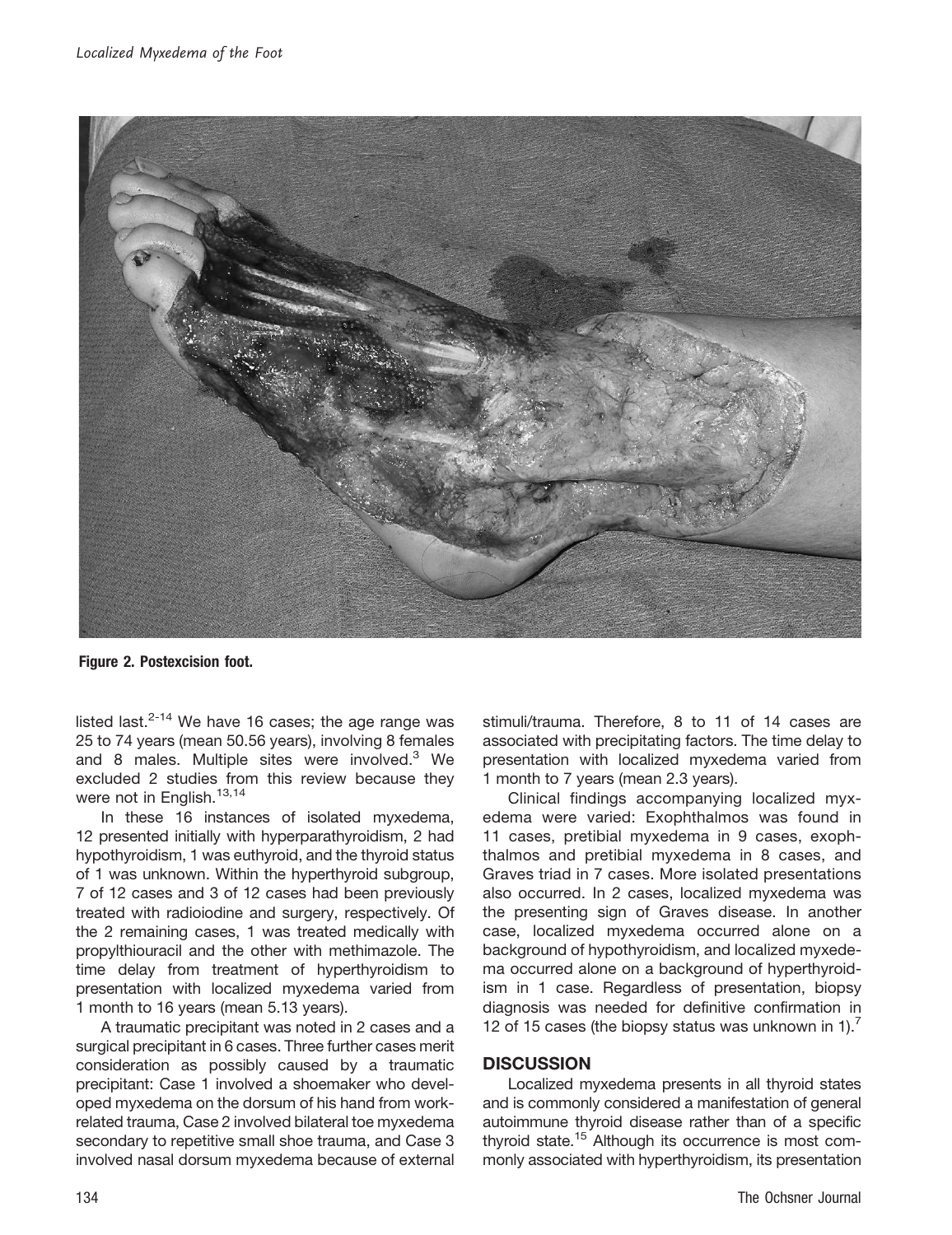

Figure 3. INTEGRA in situ.

in other thyroid states should not be excluded. The above findings are in accordance with well-established knowledge that localized myxedema occurs after surgical or radioiodine therapy for thyrotoxicosis. $2-6,10$ 

Local factors analyzed included trauma and surgery at the site of localized myxedema, both of which have been reported as contributors or precipitants to the localization of the myxedema process.2-6,10,16,17 Surgical precipitants were more common than traumatic precipitants; however, surgeries are more easily identifiable events and more easily graded than trauma. It appears that a markedly variable time delay between hyperthyroidism treatment or precipitant exposure and the onset of localized myxedema can occur. However, it is difficult to draw specific conclusions based on the small case numbers.

Given the predisposition of localized myxedema manifestation through trauma and surgery, prevention is ideal. Careful consideration is needed when contemplating surgery in those with thyroid disease, especially those with risk factors for localized myxedema. Trauma prevention is more complicated and probably unattainable.

Our case of localized myxedema of the dorsal foot also presents several interesting points. Both a traumatic and a surgical precipitant could be identified, which has as yet not been described in past papers; nonetheless it is impossible to draw speculation as to whether the 2 precipitants acted cumulatively or synergistically toward the manifestation of localized myxedema.

Recurrence after surgical resection of localized myxedema deposits has been reported.<sup>18</sup> and surgical management of localized myxedema is not a primary treatment option. However, the provisional diagnosis in this case was a neoplastic process. Therefore we used a wide local excision to obtain definitive tissue diagnosis. Careful follow-up will assess the patient for disease resolution.

#### **CONCLUSION**

Localized myxedema is a rare and difficult to diagnose phenomenon affecting diverse locations that can easily be overlooked. An atypical dermopathy on a background of thyroid disease, especially in combination with a known precipitant after a variable time delay, should alert a physician to its possible diagnosis. Precipitants most commonly include trauma or previous surgery at the point of localized myxedema. In circumstances of uncertainty, biopsy is helpful for diagnosis.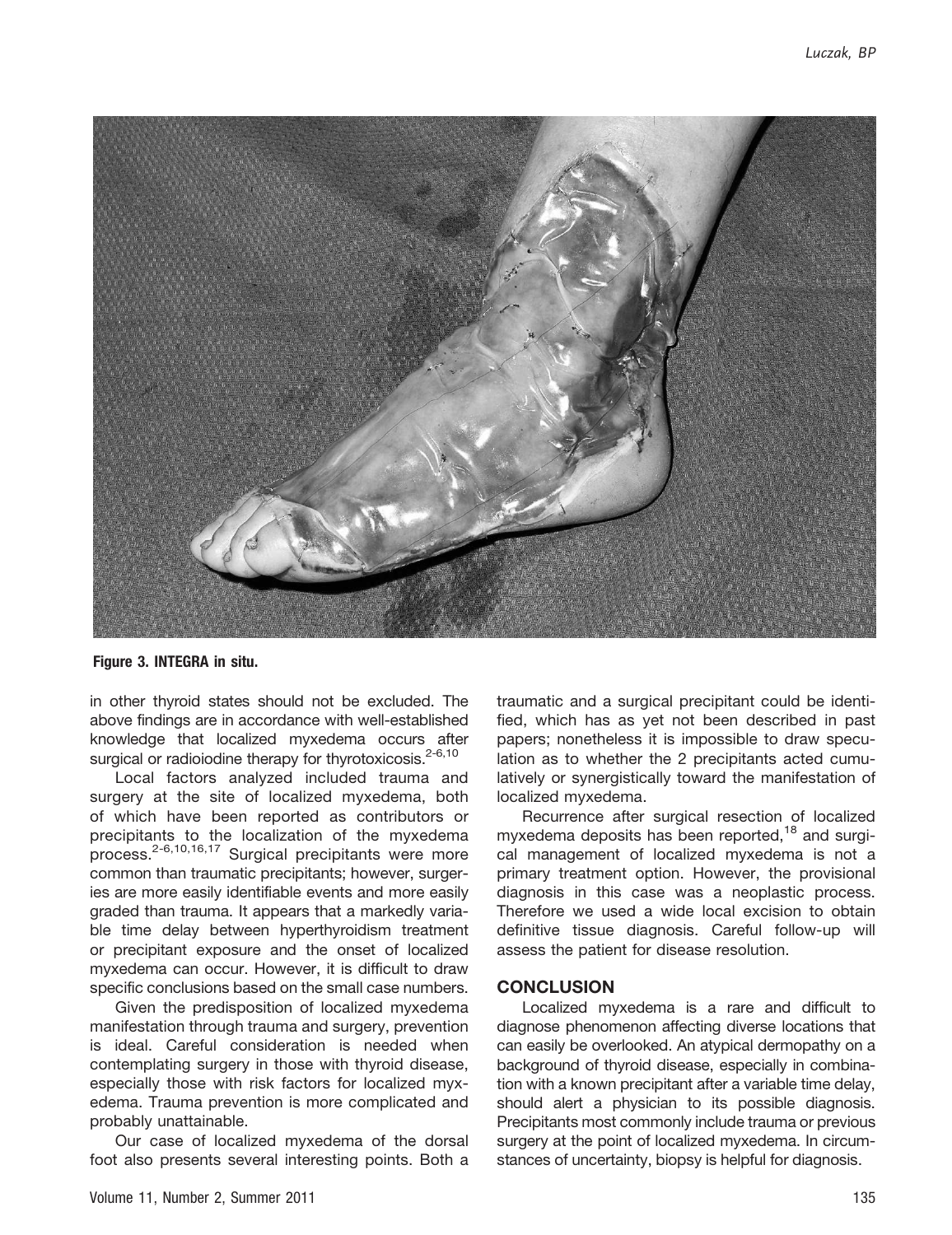

Figure 4. Healed foot after split skin graft.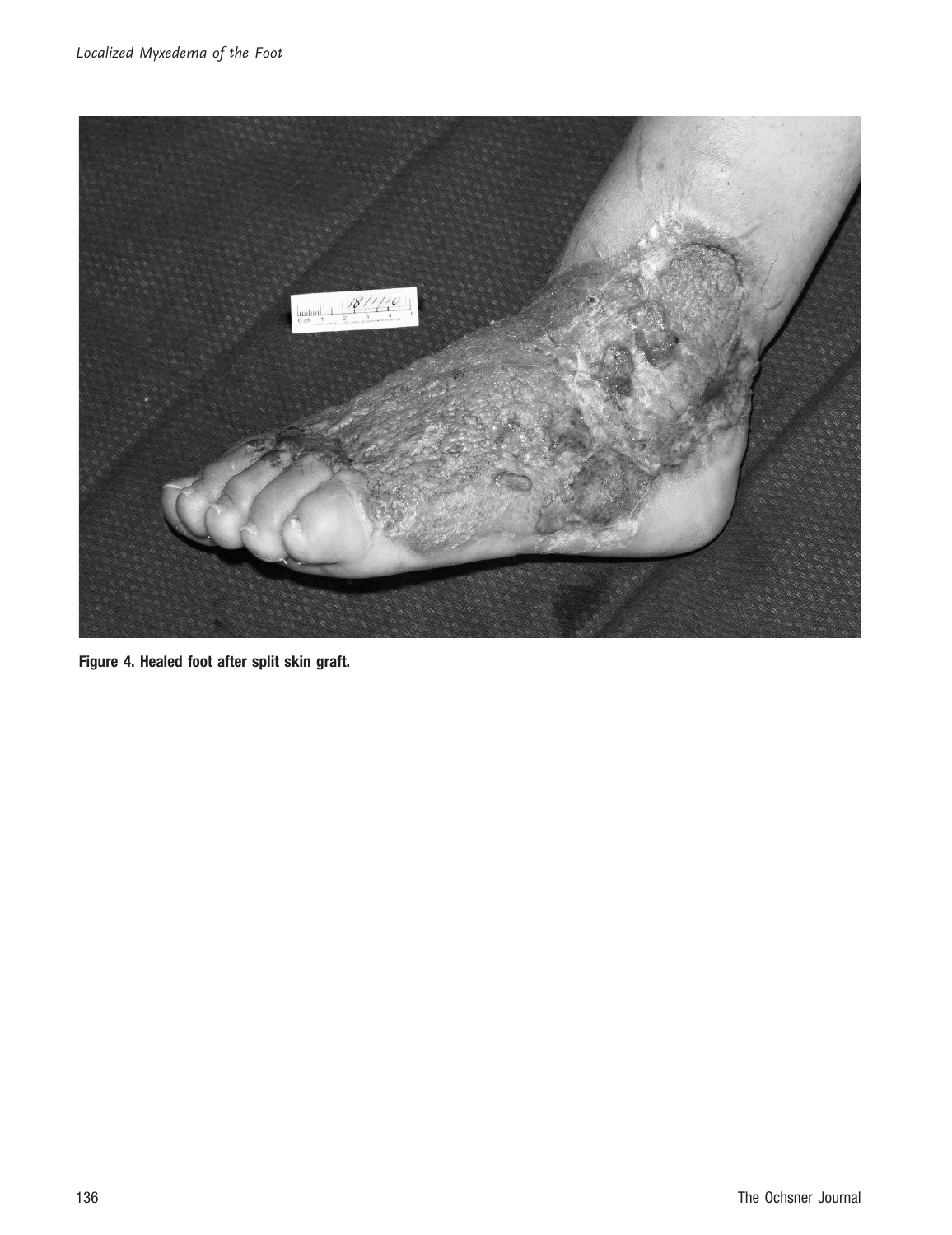Table. Documented Cases of Localized Myxedema Table. Documented Cases of Localized Myxedema

|          |                                                             |             |                                   | Initial           |                   | Hyperthyroidism<br>treatment |                       |        | Precipitants |               |            | Clinical findings<br>at presentation |                             |
|----------|-------------------------------------------------------------|-------------|-----------------------------------|-------------------|-------------------|------------------------------|-----------------------|--------|--------------|---------------|------------|--------------------------------------|-----------------------------|
|          | Study author                                                | <b>Year</b> | Site                              | thyroid<br>status | Previous<br>[131] | Previous<br>Surgery          | delay<br>Time         | Trauma | Surgery      | Time<br>delay | <b>NLd</b> | Exoph-                               | thalmos diagnosis<br>Biopsy |
|          | Cohen et al <sup>2</sup>                                    | 1963        | Dorsal hands                      | Hyperthyroi       | $\,{}^+$          |                              | 3 y, 9 m              | ௨      | $\mathsf{I}$ |               |            |                                      |                             |
|          | Cohen et al <sup>2</sup>                                    | <b>1963</b> | Φ<br>Forearm flexor surfac        | Hyperthyroic      |                   |                              | $\overline{7}$ m      |        |              |               |            |                                      |                             |
| က        | Noppakun et al <sup>3</sup>                                 | 1986        | <b>Bilateral shoulders</b>        | Hyperthyroid      |                   |                              | 2 y, 3 m              |        |              |               |            |                                      |                             |
|          | Noppakun et al <sup>3</sup>                                 | 1986        | Neck, shoulders,                  | Hyperthyroid      |                   |                              |                       |        |              |               |            |                                      |                             |
|          |                                                             |             | upper back                        |                   |                   |                              |                       |        |              |               |            |                                      |                             |
|          | Noppakun et al <sup>3</sup>                                 | 1986        | Pinna                             | Hyperthyroi       |                   |                              | $\overline{\epsilon}$ |        |              | I             |            |                                      |                             |
|          | Albers and Fenske <sup>4</sup>                              | 1991        | Dorsal foot/great toe             | Jnknown           |                   |                              |                       |        |              |               |            |                                      |                             |
|          | Katsambas et al <sup>5</sup>                                | 2000        | <b>Bilateral</b> toes             | Hyperthyroi       |                   |                              | $\frac{16}{ }$        | ≏      |              |               |            |                                      |                             |
| ∞        | Hasani-Ranjbar and                                          | 2008        | Jnilateral toe                    | Hyperthyroic      |                   |                              | ခ                     |        |              |               |            |                                      |                             |
|          | Mohajeri-Tehrani <sup>6</sup>                               |             |                                   |                   |                   |                              |                       |        |              |               |            |                                      |                             |
| ග        | Gimlette'                                                   | 1960        | Thigh                             | Hyperthyroi       |                   |                              |                       |        |              |               |            |                                      |                             |
|          | Gimlette <sup>7</sup>                                       | 1960        | Sternum                           | Euthyroid         |                   |                              |                       |        |              |               |            |                                      |                             |
|          | $Slater^8$                                                  | 1987        | Thyroidectomy scar                | Hyperthvroi       |                   |                              | ⊞<br>4                |        |              | ξ<br>Σ        |            |                                      |                             |
| $\simeq$ | Akasu et al <sup>9</sup>                                    | 1989        | Nasal dorsum                      | Hyperthyroi       |                   |                              |                       |        |              |               |            |                                      |                             |
| ≌        | Wright et al <sup>10</sup>                                  | 1990        |                                   | Hypothyroid       |                   |                              | I                     |        |              | ≌<br>4        |            |                                      |                             |
|          | Missner et al <sup>11</sup>                                 | 1990        |                                   | Hyperthyroid      |                   |                              | I                     |        |              |               |            |                                      |                             |
|          | Pujol et al <sup>12</sup>                                   | 1998        | Right first toe<br>Thigh<br>Thigh | Hypothyroic       |                   |                              |                       |        |              |               |            |                                      |                             |
|          | -uczak et al                                                | 2011        | Foot, thigh                       | Hyperthyroid      |                   |                              | ్ల                    | ┿      |              | Ξ<br>4        |            |                                      |                             |
|          | PTM, pretibial myxedema; U, unknown; P, possible (see text) |             |                                   |                   |                   |                              |                       |        |              |               |            |                                      |                             |